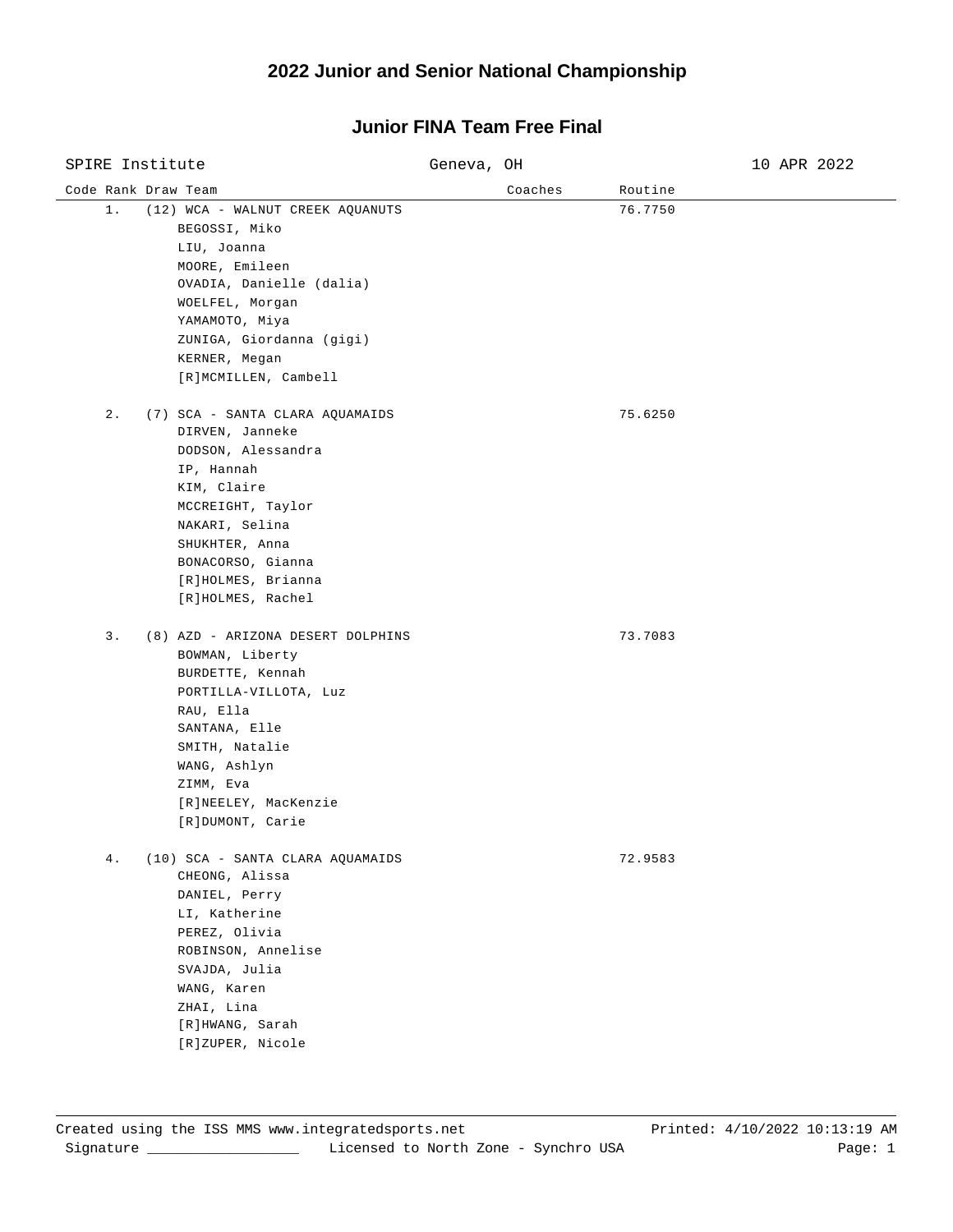### **2022 Junior and Senior National Championship**

### Code Rank Draw Team and Coaches Routine Routine Routine SPIRE Institute Geneva, OH 5 Genevariate Constanting Constanting Constanting Constanting Constanting Constanting Constanting Constanting Constanting Constanting Constanting Constanting Constanting Constanting Constanting C 5. (9) PTX - PIROUETTES OF TEXAS 72.5833 CHU, Haley GLOWACKI, Paige HOGG, Ashley KIM, Erin LEE, Olivia PINDI, Manasvi "manu" VALDEZ, Nathalia CONTRERAS- ROMERO, Siracide 6. (11) WCA - WALNUT CREEK AQUANUTS 72.4167 BELS, Rachel HERMOGENO, Juliana KAWAKAMI, Carmen LEE, Maren MINEYEVA, Diana O'NEIL, Ayla REVELL, Reece TEMPLE, Jerusalem [R]ELEFTHERIADAS, Zoe 7. (2) CSG - CINCINNATI YMCA SYNCHROGATORS 69.9583 ALMOND, Madi BURNS, Alison FULLEN, Catherine FULLEN, Elizabeth HOLLANDER, Ella NATH, Maria PRICE, Katie EHRHARDT, Madelyn 8. (6) BSK - SWIMKINS SYNCHRONIZED 68.9750 BIESINGER, Olivia ERMER, Carly MCNAMARA, Caitlin ROGER, Angelie STARCK, Jamie STARCK, Sabrina SULLIVAN, Taylor

## **Junior FINA Team Free Final**